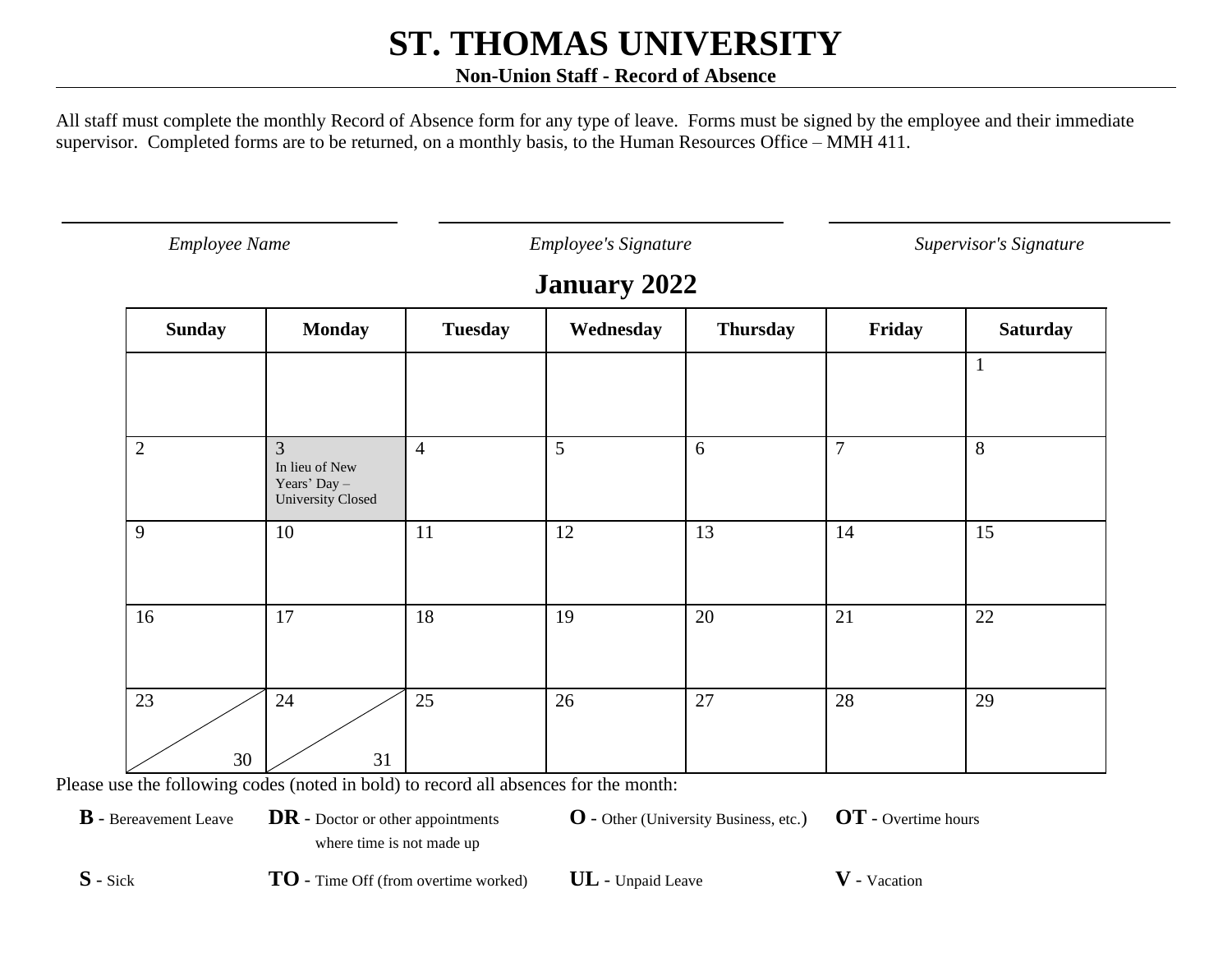#### **Non-Union Staff - Record of Absence**

All staff must complete the monthly Record of Absence form for any type of leave. Forms must be signed by the employee and their immediate supervisor. Completed forms are to be returned, on a monthly basis, to the Human Resources Office – MMH 411.

*Employee Name Employee's Signature Supervisor's Signature*

### **February 2022**

| <b>Sunday</b> | <b>Monday</b>                                               | <b>Tuesday</b> | Wednesday    | <b>Thursday</b> | Friday         | <b>Saturday</b> |
|---------------|-------------------------------------------------------------|----------------|--------------|-----------------|----------------|-----------------|
|               |                                                             | $\mathbf{1}$   | $\mathbf{2}$ | $\overline{3}$  | $\overline{4}$ | 5               |
| 6             | $\overline{7}$                                              | 8              | 9            | 10              | 11             | 12              |
| 13            | 14                                                          | 15             | 16           | 17              | 18             | 19              |
| 20            | 21<br>${\rm NB}$ Family Day $-$<br><b>University Closed</b> | 22             | 23           | 24              | 25             | 26              |
| 27            | 28                                                          |                |              |                 |                |                 |

Please use the following codes (noted in bold) to record all absences for the month:

**B** - Bereavement Leave **DR** - Doctor or other appointments where time is not made up

**O** - Other (University Business, etc.) **OT** - Overtime hours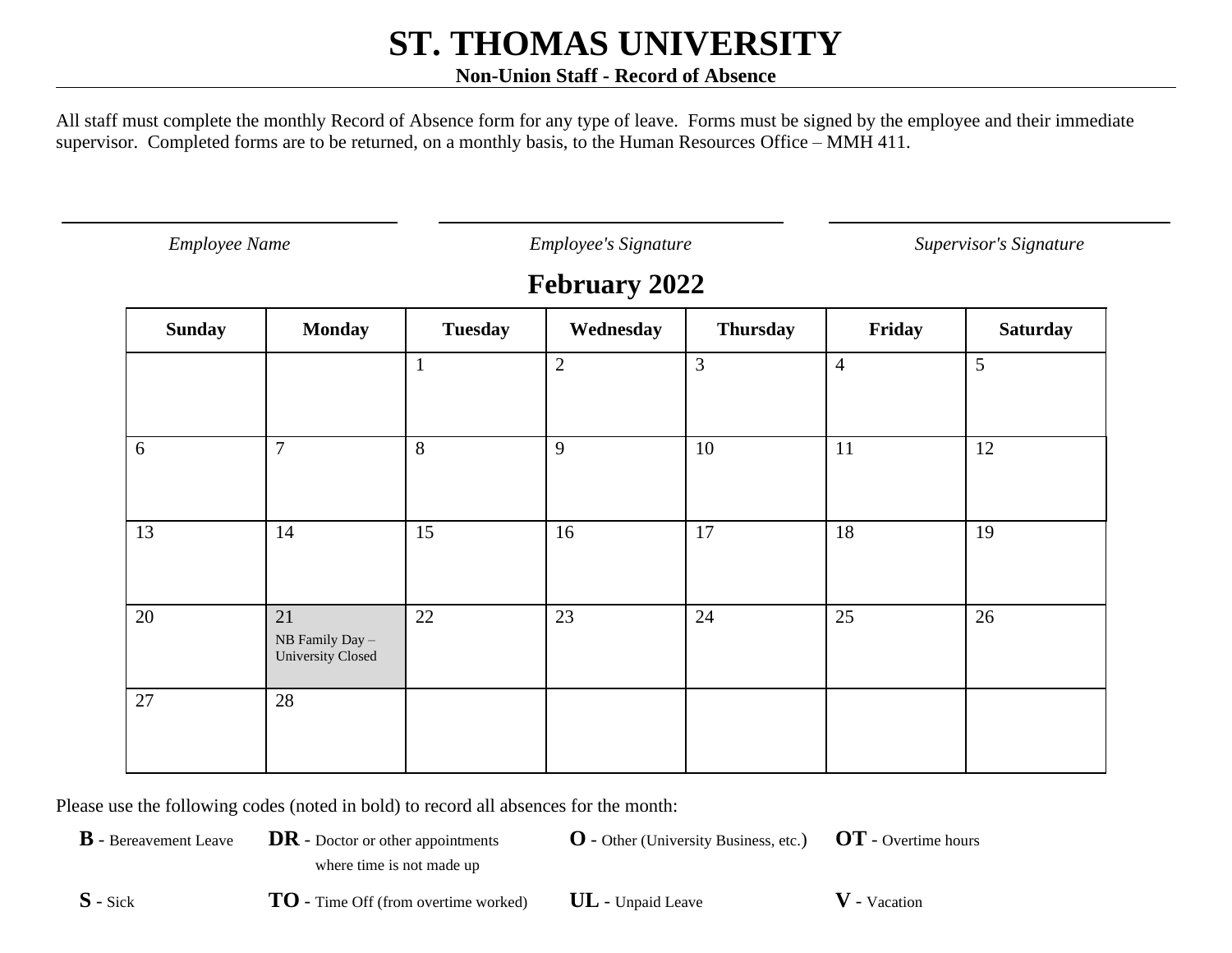#### **Non-Union Staff - Record of Absence**

All staff must complete the monthly Record of Absence form for any type of leave. Forms must be signed by the employee and their immediate supervisor. Completed forms are to be returned, on a monthly basis, to the Human Resources Office – MMH 411.

*Employee Name Employee's Signature Supervisor's Signature*

### **March 2022**

| <b>Sunday</b> | <b>Monday</b>  | <b>Tuesday</b> | Wednesday  | <b>Thursday</b> | Friday         | <b>Saturday</b> |
|---------------|----------------|----------------|------------|-----------------|----------------|-----------------|
|               |                | $\mathbf{1}$   | $\sqrt{2}$ | $\mathfrak{Z}$  | $\overline{4}$ | 5               |
| 6             | $\overline{7}$ | 8              | 9          | 10              | 11             | 12              |
| 13            | 14             | 15             | 16         | 17              | 18             | 19              |
| 20            | 21             | 22             | 23         | 24              | 25             | 26              |
| 27            | 28             | 29             | 30         | 31              |                |                 |

Please use the following codes (noted in bold) to record all absences for the month:

**B** - Bereavement Leave **DR** - Doctor or other appointments where time is not made up

**O** - Other (University Business, etc.) **OT** - Overtime hours